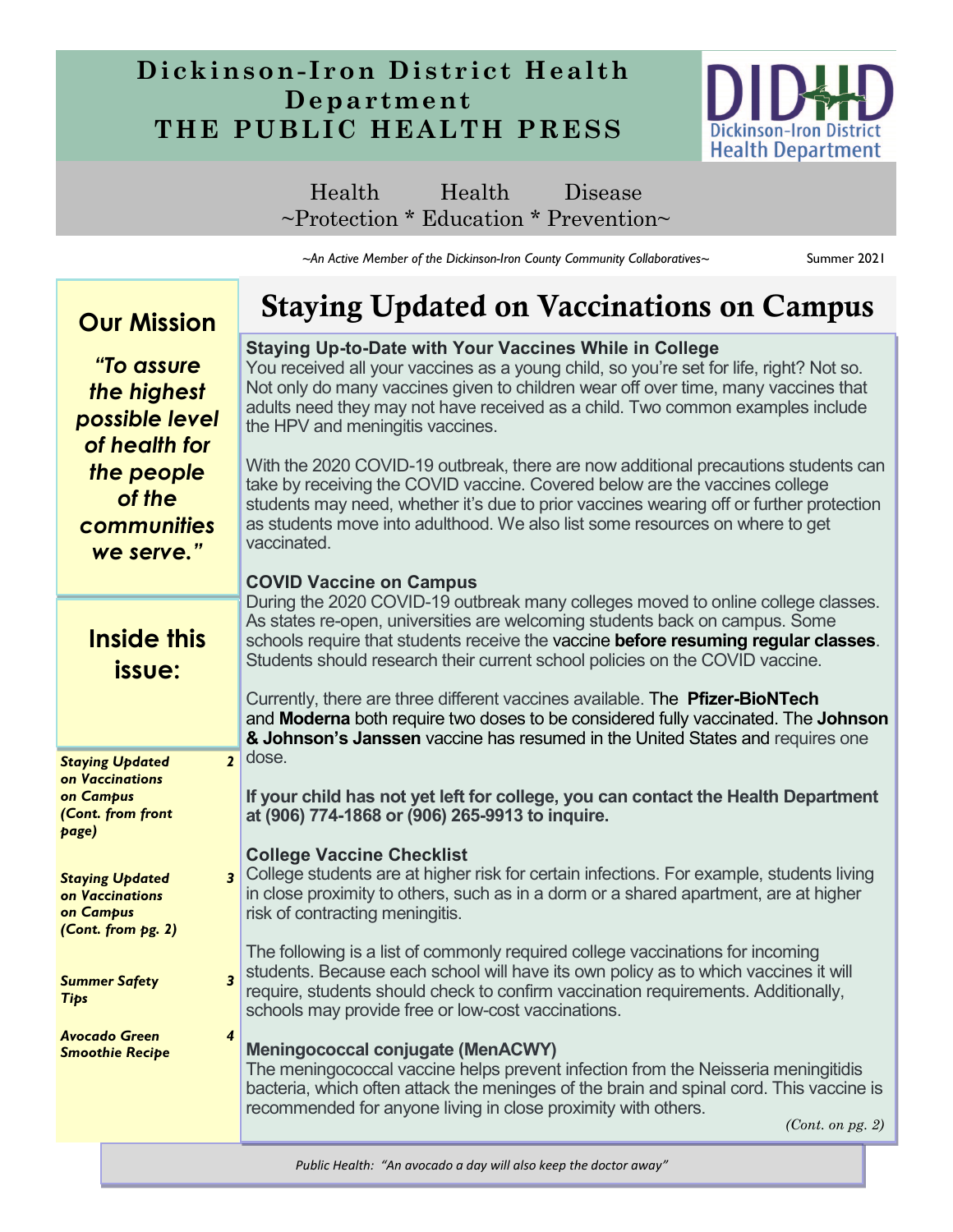# Staying Updated on Vaccinations on Campus

*(Cont. from front page)*

#### **Measles, Mumps and Rubella (MMR)**

This prevents three common diseases that used to be common among children, and are unfortunately making a comeback. Measles causes a rash and cold-like symptoms. It can eventually lead to seizures, pneumonia and brain damage. Mumps causes flu-like symptoms and can lead to meningitis, deafness, sterility and death. Rubella causes a rash and arthritis, but in pregnant women, it can lead to miscarriage or birth defects. This vaccine is recommended for all adults who have either not received any booster since childhood or have not already had all three diseases.

#### **Tetanus, Diptheria and Pertussis (Tdap)**

The Tdap vaccine protects against three serious diseases. Tetanus causes painful muscle tightening all over the body, especially around the head and neck, which can make it difficult to open your mouth and even breathe. Diphtheria creates a thick coating in the throat and can lead to breathing problems. Pertussis causes extremely severe coughing spells which can disturb sleep and make eating and breathing difficult. Individuals who have not received a booster and were vaccinated with the Tdap vaccine 10 or more years ago should get this vaccine.

#### **Varicella (Chickenpox)**

The varicella vaccine prevents chickenpox, which is caused by the varicella-zoster virus. It's an extremely contagious disease that causes itchy skin rashes. Any college student who has not received the chickenpox vaccine or had chickenpox should become vaccinated.

#### **Hepatitis B**

The hepatitis B vaccine protects against the hepatitis B virus infecting the liver, which can cause liver failure, cancer and eventually death. Any adult who is sexually active or has chronic liver disease should receive the Hepatitis B vaccine.

#### **Polio (IPV)**

Most adults do not need this vaccine as long as they were vaccinated as children. However, individuals who may be exposed to the polio virus, such as those in medical research or traveling overseas, should get be re-vaccinated.

#### **Many schools don't require, but recommend the following vaccines:**

#### **Human papillomavirus (HPV)**

The HPV vaccine protects against common strains of the human papillomavirus that causes genital warts. This vaccine is now recommended for men and women up to the age of 26 years.

#### **Hepatitis A**

The hepatitis A vaccine prevents infection with the hepatitis A virus. It attacks the liver and spreads when people do not wash their hands after using the restroom. Hepatitis A can cause liver failure and death. The hepatitis A vaccine is recommended for anyone who uses illegal drugs, has chronic liver disease or expects to have close personal contact with others when traveling abroad.

# It's Summer Time!

*(Cont. on pg. 3)*

*Public Health: "An avocado a day will also keep the doctor away"* 

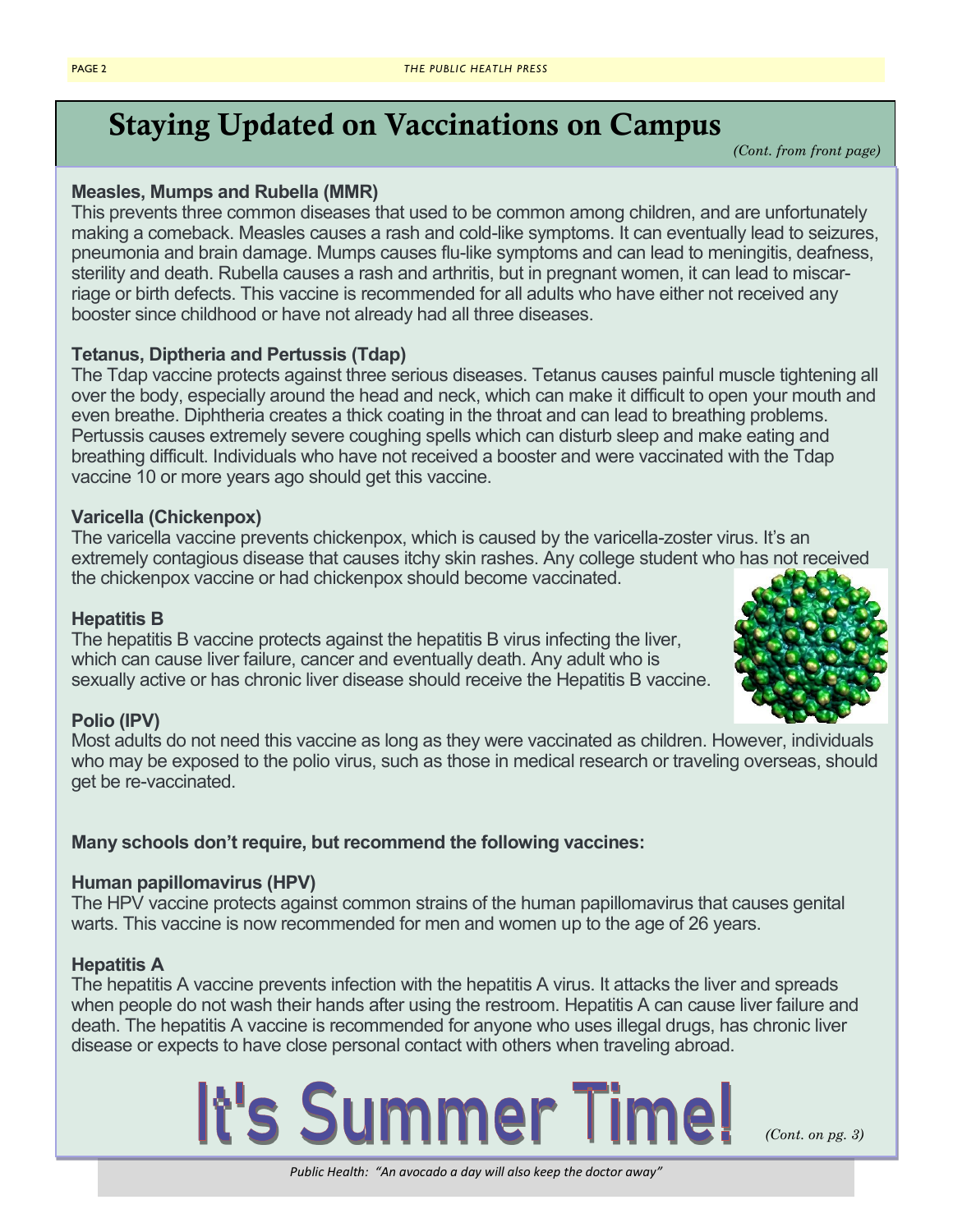# Staying Updated on Vaccinations on Campus *(Cont. from pg. 2)*

#### **Pneumococcal conjugate (PCV13) and pneumococcal polysaccharide (PPSV23)**

These two vaccines immunize individuals from 36 total strains of the pneumococcal bacteria. These bacteria can cause pneumococcal disease, which in turn can cause pneumonia, meningitis and bacteremia. Adults who smoke, have cochlear implants, suffer from chronic diseases or have a compromised immune system should receive the pneumococcal vaccine.

#### **Influenza**

The influenza vaccine works to reduce the chances of getting the flu. Anyone who has a compromised immune system or simply wants to avoid the flu should get this vaccine.

#### **What if you've already been vaccinated – or you're not sure?**

For anyone who can't find their vaccination records, try contacting your doctor's office, medical clinic or local Health Department where you may have received a vaccination shot. **If you really don't know where to start, call the Health Department at (906) 774-1868 or (906) 265-9913, which does have an immunization database.**

#### **Where to Get Vaccinated**

There are many places you can receive vaccines. The following list of locations should provide many of the vaccines typically required for enrollment in college:

• Student Health Center, Drugstores, Grocery Stores, Urgent Care Clinics, Doctor's Office and the local Health Department, of course!

Programs are available at the Dickinson-Iron District Health Department to assist with those who are uninsured or underinsured making vaccines more affordable. Please contact our office at 906-774-1868 or 906-265-9913 for rates and eligibility. *(Source: Affordable Colleges Online)*

## *Summer Safety Tips:*

- Stay in a cool, shaded area.
- **NEVER** leave a child or pet enclosed in a vehicle on a hot day; **the temperature inside can surpass 100 degrees in mere minutes.**
- Fill up on water regularly to remain hydrated. If you're thirsty, you're not hydrated.
- Wear clothing that's loose and light.
- Don't overdo it—work, play, and exercise more lightly than usual. Exercise early morning or late evenings to avoid the heat.
- Protect yourself from the sun with shade and sunscreen.

Stay informed. Know the signs and symptoms of heat overexposure, and what you can do to help someone in need.

*Visit: https://www.nsc.org/summersafety for more summer safety tips and information.*